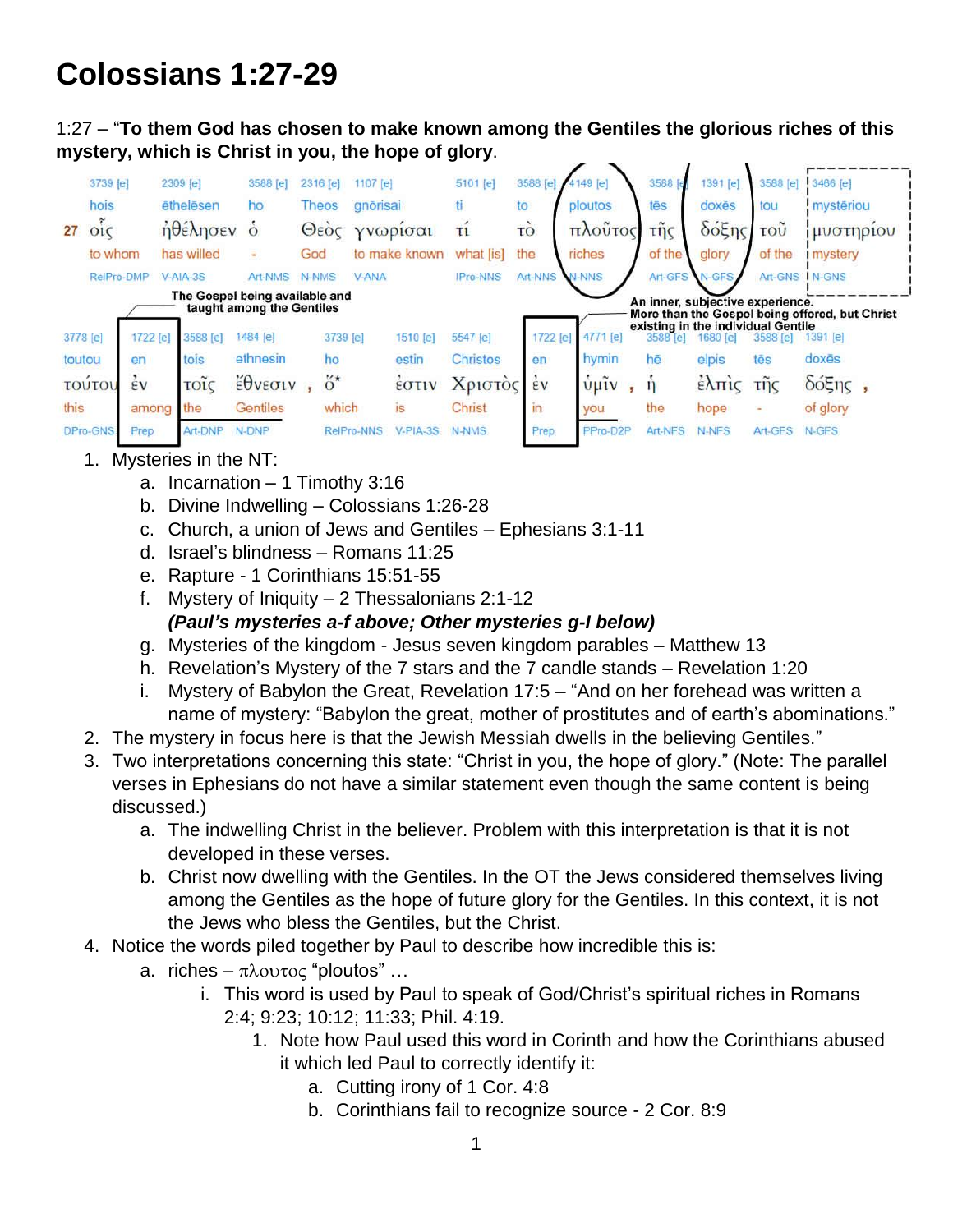- ii. This "*ploutos*" is in jars of clay 2 Cor. 4:7
- iii. Apostle's poverty, yet ability to distribute wealth 2 Cor. 6:10
- iv. Possession of "*ploutos*" produces compassion for people and the ability to be compassionate - 2 Cor. 8:2, 7 In Ephesians Paul uses the word "treasures" in the parallel verses (Ep. 1:7, 18, 3:8, 16.)
- b. Glory is  $\delta$ <sup>o</sup> $\alpha$  "*doxa*" used in the OT to identify the glory of God.
	- i. Paul is talking about the very glory, character, nature of YHWH has been
		- 1. revealed to the Gentiles,
		- 2. dwells in the Gentiles and
		- 3. is the hope (or, a deposit) for future glory.
	- ii. Paul sees this as fulfillment of what the prophets spoke in the OT concerning the Gentiles. See Romans 15:8-13 quote of OT and Romans 15:16-21 Paul defines his ministry.
- c. Ultimately, Christ is the center of the mystery which is "Christ in the Colossians."
	- i. Christ has been revealed to the Gentiles, but the Colossians are Gentiles who have believed. So, the Colossians have Christ in them.
- d. 1 Timothy 3:16 describes this "mystery" perfectly: "the mystery of godliness:
	- i. The Son of God manifested in the flesh –
	- ii. The Son of God vindicated by the Spirit (resurrected by God after men condemned)
	- iii. The Son of God seen by angels (mystery "seen" or understood in the heavenlies!)
	- iv. The Son of God proclaimed to the Gentiles (Christ among the Gentiles)
	- v. The Son of God believed on by the Gentiles (Christ in the Gentiles, or, 'Christ in you')
	- vi. The Son of God taken up in glory (fulfilled eschatological purpose)

## 1:28 – "**He is the one we proclaim, admonishing and teaching everyone with all wisdom, so**



- 1. Paul describes his ministry with "we" to include all who were branching off and helping in the proclamation of this mystery to the Gentiles.
- 2. "We" is:
	- a. Emphatic it is placed first in the Greek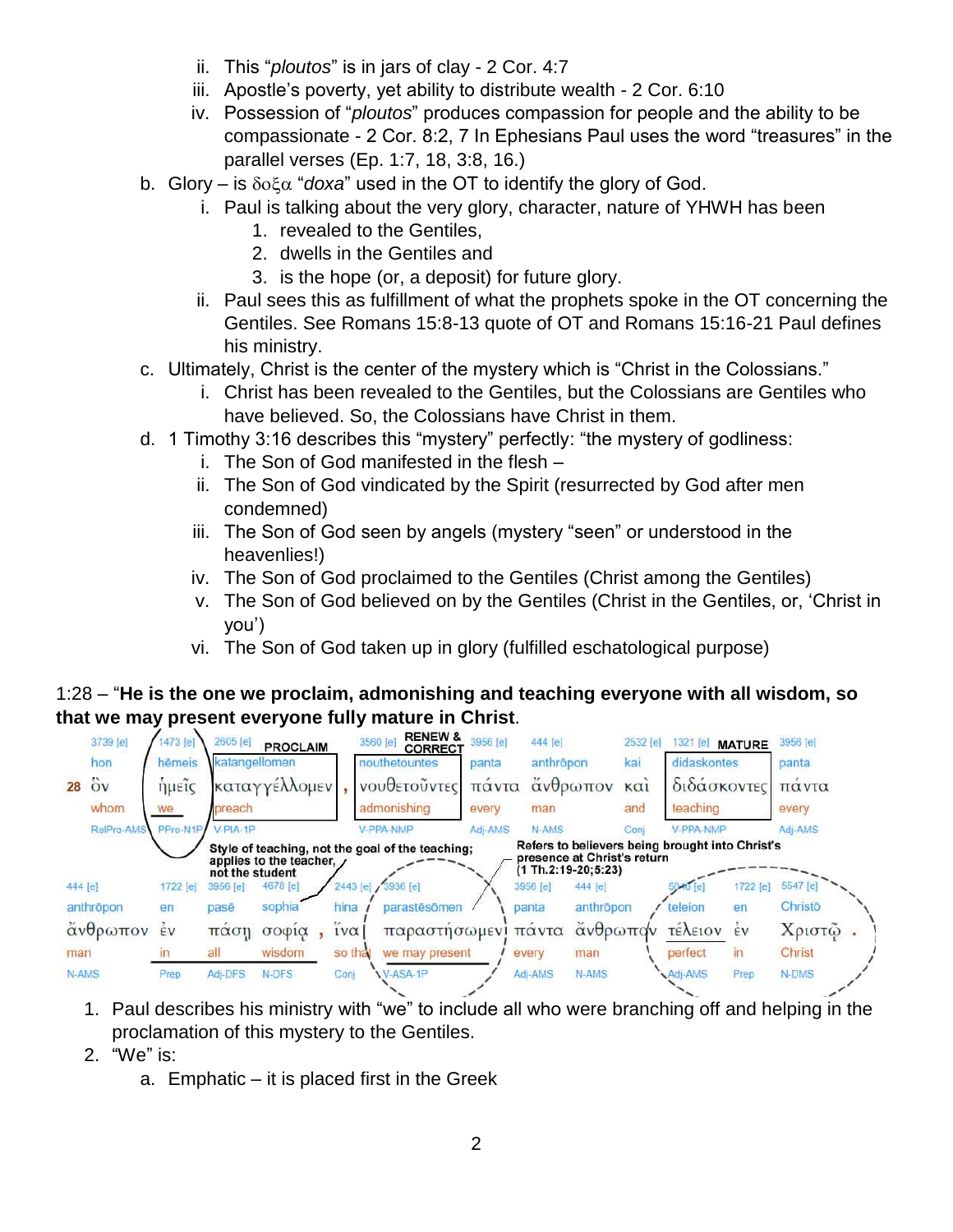- b. Plural referring to the faithful who are presenting doctrine faithfully and correctly as opposed to those who are in error in Colossia.
- 3. Paul uses three verbs:
	- a. "proclaim" ("kataggello"  $\kappa \alpha \tau \alpha \gamma \kappa \lambda \omega$ ) is used as a technical term for preaching the gospel. And this is describe as being done with the following two words. For Paul, the proclamation of Christ, the mystery, included : a.
		- i. "warning" or "admonition" this verb *noutheteo* νουθετεω meant to set the mind of someone in proper order by correcting their world view and putting them in a right relationship with reality. This word is used in Ephesians 6:4 concerning parents giving admonition to their children. In Titus 3:10 it is used to refer to correcting those with false beliefs.
		- ii. "teaching" or "instruction"
			- 1. NOTICE THAT PROCLAIMING CHRIST CONTINUES WITH THE TEACHING MINISTRY!
			- 2. Also NOTICE the proclamation of Jesus is never considered to be a brief three-minute invitation to accept Christ at the end of a sermon about "How to be a Better Man," or "How to Find and Keep Friends."
			- 3. The proclamation of the mystery involved creating a new worldview and understanding the mystery!
			- 4. This will take more than a few classes and a few memory verses.
	- b. "Perfect" is *teleios* τελιος which means "complete," "whole," "perfect" which is the attainment of the proper end of one's existence.
		- i. This is a reference to the *parousia* or the coming of the Lord.
		- ii. Notice the three uses of "everyone":
			- 1. "warning everyone,"
			- 2. "teaching everyone" and
			- 3. "presenting everyone."
- 4. Three things to point out here:
	- a. The sequence of Paul's ministry that falls under the general category of "proclaiming the gospel." It involves a three-step process of ministry:
		- i. Warn Warning is evangelism, identify the wrong, the false, the dangerous
		- ii. Teach Teaching is discipleship, provide correct information and application
		- iii. Present Presenting is the eschatological event of glorification (phase three) present mature and fruitful.
	- b. Paul's ministry was aimed at "everyone" and he says that three times.
	- c. The focus was eschatological when the believers are presented as perfect before the throne of God.